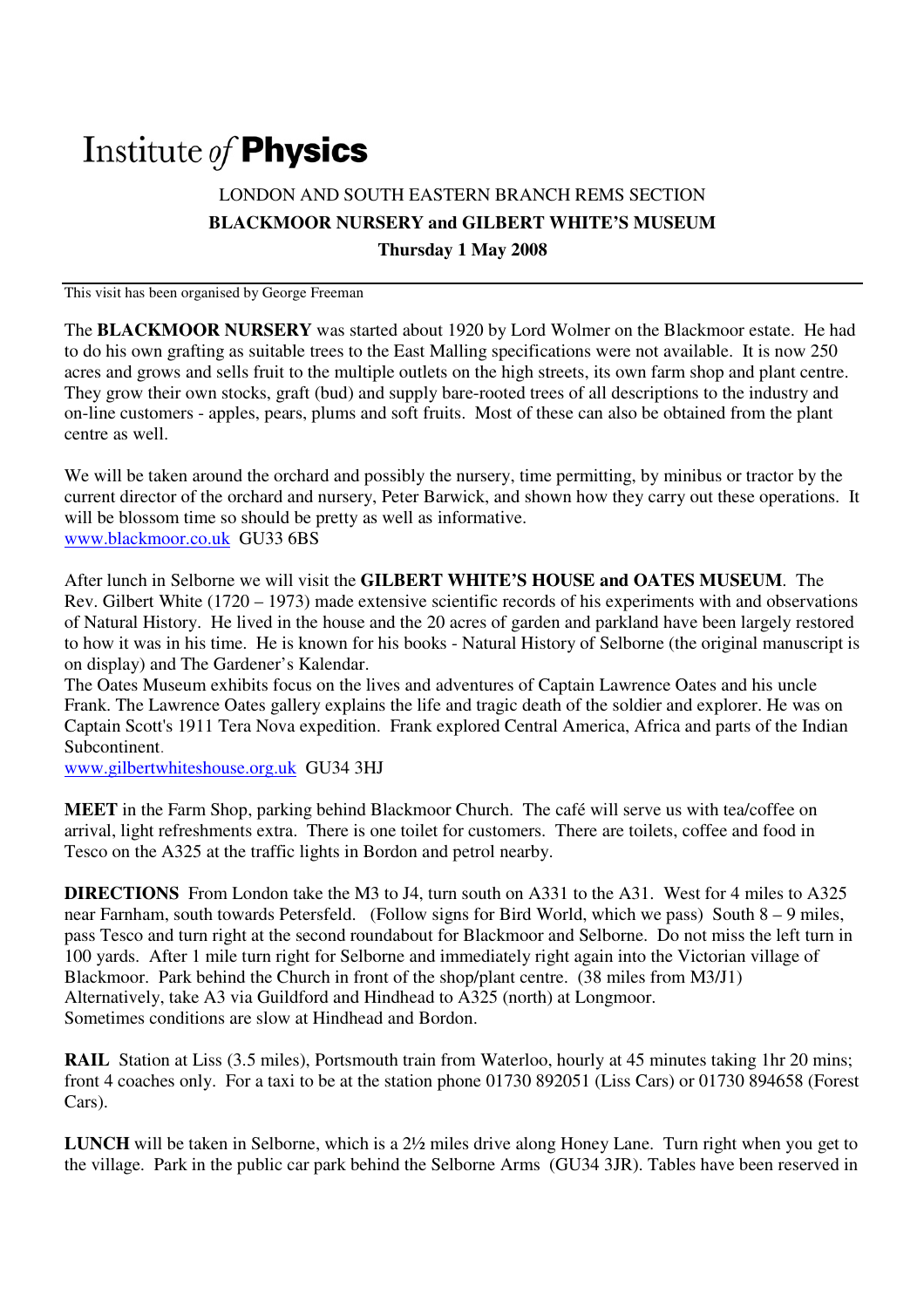the Selborne Arms; real ale and wines, bar food £5 - £8, restaurant meals £10 upwards. They stop serving at 14.00 so we must not be late.

If there is time afterwards Selborne Church is worth a visit, rebuilt in 1180 of the local Upper Greensand, a hard compact siliceous sandstone with calcareous cement.

| $10.00 - 10.30$ | Assemble at the nursery, refreshments and toilet         |
|-----------------|----------------------------------------------------------|
| $10.30 - 13.00$ | Talk and tour of nursery                                 |
| $13.00 - 13.15$ | Drive to Selborne for lunch                              |
| $13.30 - 14.30$ | Lunch                                                    |
| $14.30 - 17.00$ | Short introductory talk. Free to explore the museum $\&$ |
|                 | garden, have tea and see the village.                    |

Please wear stout, comfortable, shoes as there will be a lot of walking.



#### COSTS FOR 40 PEOPLE MAXIMUM AND 15 PEOPLE MINIMUM

£13 per person, payable in advance Lunch and tea at cost.

#### **CONTACTS**

Prior to visit – Reinalt Vaughan Williams, reinalt@physics.org, 020 – 8946 3399 and 07758 085741 On morning of visit only – George Freeman 07941 916 944 Late joiners – park and phone me.